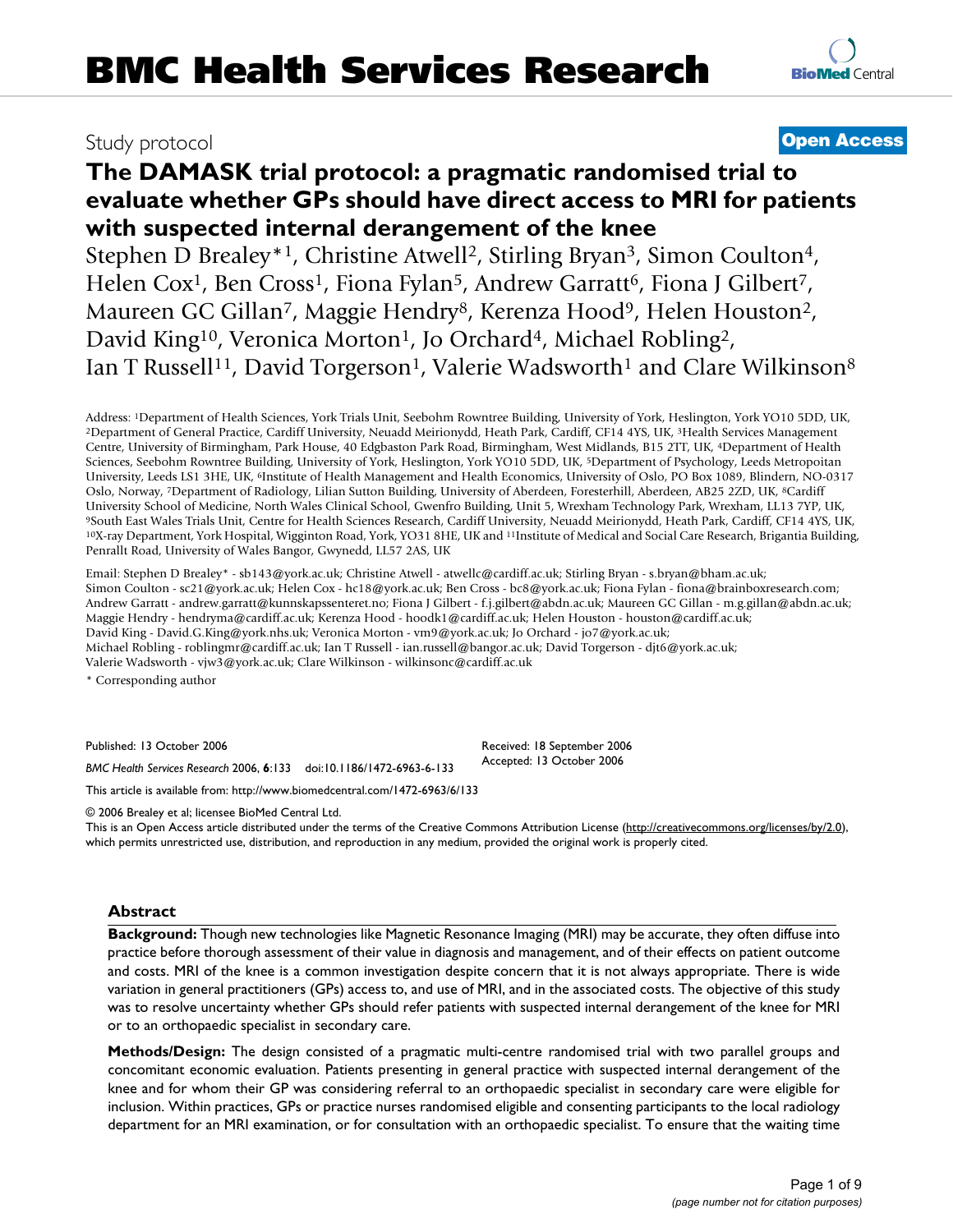from GP consultation to orthopaedic appointment was similar for both trial arms, GPs made a provisional referral to orthopaedics when requesting the MRI examination. Thus we evaluated the more appropriate sequence of events independent of variations in waiting times. Follow up of participants was by postal questionnaires at six, twelve and 24 months after randomisation. This was to ensure that the evaluation covered all events up to and including arthroscopy.

**Discussion:** The DAMASK trial should make a major contribution to the development of evidence-based partnerships between primary and secondary care professionals and inform the debate when MRI should enter the diagnostic pathway.

## **Background**

Each year in the United Kingdom (UK) 15% of patients who consult general practitioners (GPs) do so for musculoskeletal disorders. The annual consulting rate for internal derangement of the knee is 32 per 1000 patient years, similar to rheumatoid arthritis [1]. Imaging of the knee is a common musculoskeletal application of Magnetic Resonance Imaging (MRI) [2]. Although there is evidence for the technical [3] and diagnostic [4-6] performance of MRI for knee problems, there is uncertainty about the appropriate use of MRI, in particular when it should enter the diagnostic pathway for patients with suspected internal derangement of the knee [7,8]. This question is crucial to patient diagnosis, management and outcome, and thus to cost-effectiveness.

Systematic reviews have consistently demonstrated that MRI is an accurate diagnostic test for detecting meniscal and cruciate lesions [7-12]. For example, at least 85% of meniscal lesions and 90% of healthy menisci found at arthroscopy are detected with MRI [10]. A trial that included 209 patients with negative MRI results who were randomised for arthroscopic or conservative treatment also concluded that MRI is accurate for the diagnosis of knee injuries [13]. Therefore the evidence supports the use of MRI for diagnosing these common problems. This has led some to suggest that it is valuable to GPs in making appropriate and informed decisions [14,15]. Negative MRI findings could allow GPs to reassure patients, treat them conservatively in primary care, avoid unnecessary orthopaedic referrals and hence reduce waiting times [2,3] and save costs [16]. Alternatively positive MRI findings could confirm GPs' clinical diagnoses and decision to refer to an orthopaedic specialist who would decide whether arthroscopy or other interventions were required without the need for a follow-up appointment. The radiologist's report could assist hospital specialists in prioritising outpatient appointments [17]. Finally the estimated cost of accidents is £15 billion to the nation and approximately £1.2 billion per annum to the National Health Service (NHS) [18]. Early access to MRI through referral from primary care could contribute to the diagnosis and management of these patients and potentially prevent the onset of chronic problems and the psychological and economic consequences of loss of physical fitness.

In contrast, some take the view that patients benefit more by being referred quickly and directly by their GP to see an orthopaedic specialist [8]. This would allow hospital specialists to use MRI much more selectively, limiting it to those patients for whom a decision to operate has already been made and thus reduce resources spent on MRI. They argue that imaging may confuse the clinical picture if it detects asymptomatic abnormalities, possibly leading to unnecessary referrals and interventions [19]. Not all GPs understand the implications of MRI findings as reported by radiologists, and this could result in false reassurance and delays in appropriate treatment [20].

A survey of the availability of MRI discovered that of 121 public sector departments with MRI who responded, 74 (61%) provided direct access to GPs for imaging of the knee [21]. These findings imply wide variation in GPs' access to MRI and provide further evidence of the uncertainty where MRI should enter the diagnostic pathway. To the extent that the distribution of scanners reflects past demands of fundholding GPs, this variation may be more politically driven than evidence based. Furthermore referral behaviour varies among GPs with direct access to MRI. How such access affects the case mix of patients referred to orthopaedic clinics is not known. Investment in primary care is increasing, not least to prevent unnecessary referral to secondary care; Primary Care Trusts will control over 80% of the NHS budget by 2007/8 [22]. In addition, the UK Department of Health has announced plans to reduce waiting times for diagnostic tests [23]. MRI provision is expected to rise by around 12% a year [24]; nearly one million MRI examinations are now performed in England each year [25]. There is a real danger that GP access to MRI will become standard policy without rigorous evaluation. In contrast, timely access to a reliable diagnostic tool in primary care has potential for better care and reduced costs.

So our multi-centre, pragmatic randomised trial with two parallel groups and concomitant economic evaluation addresses the question whether patients presenting to GPs with suspected internal derangement of the knee should be referred for MRI or directly to an orthopaedic specialist? The principal objectives are to evaluate: whether the use of MRI in primary or secondary care affects subsequent diagnosis and management; whether it improves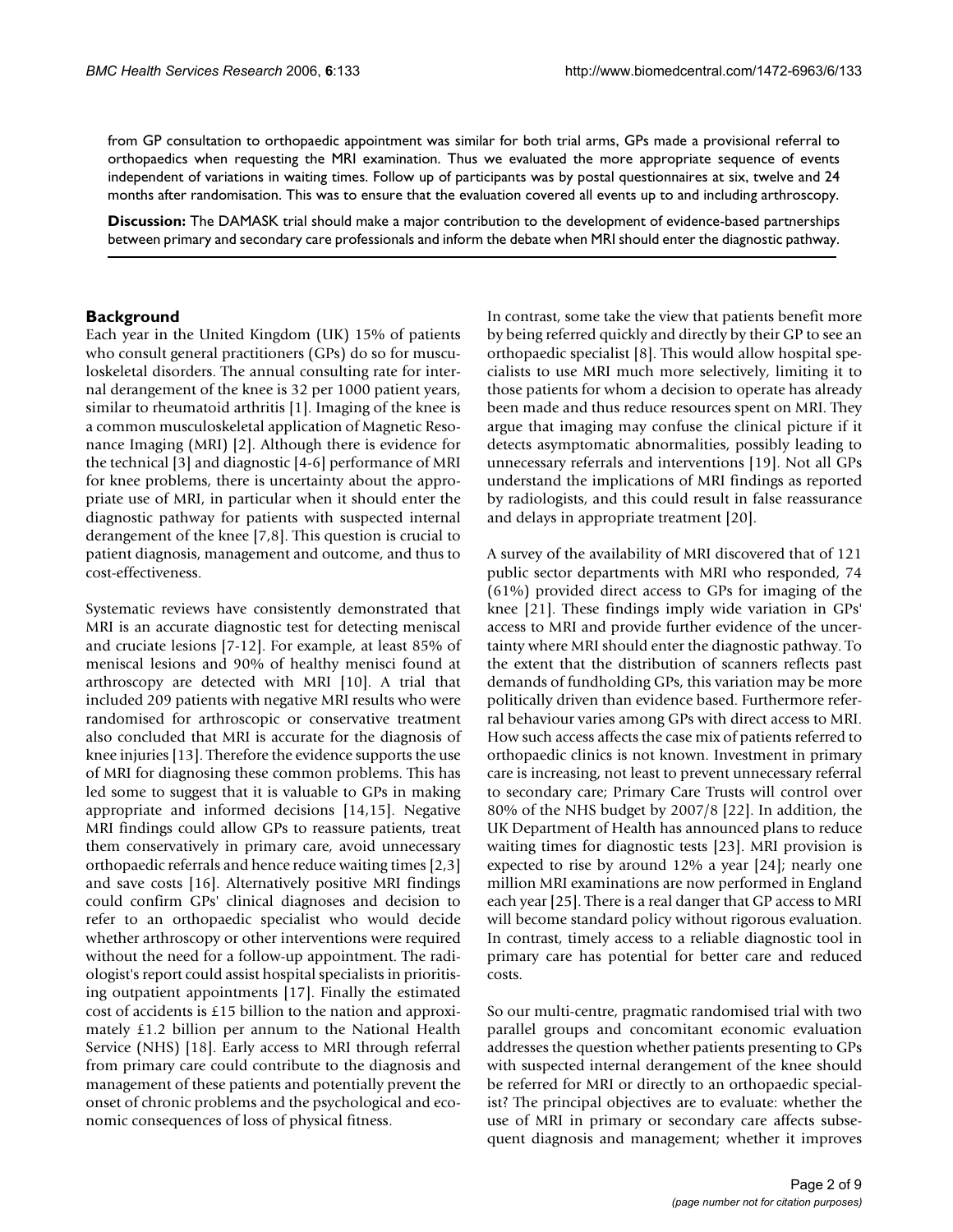patient outcomes; and whether it reduces net costs to the NHS, patients and society. In summary, our trial will inform policy whether to allocate resources to permit MRI for suspected internal derangement of the knee to enter the diagnostic pathway in primary care through early access for GPs, or to restrict it to secondary care at the request of orthopaedic specialists.

## **Methods/Design**

## *Trial design (Figure 1)*

Experience from a wide range of trials in primary care suggests that obtaining consent within a single consultation is difficult. Therefore all potential trial participants were given an information leaflet by their GP at the first consultation. Patients who were then eligible, but uncertain about whether to participate were encouraged to take at least 24 hours to decide.

In each practice participating GPs or practice nurses randomised eligible and consenting participants to one of the two trial interventions: referral to the local radiology department for an MRI examination underpinned by a provisional orthopaedic referral; or referral as usual to the local orthopaedic department for consultation with a specialist.

## *Interventions*

## *Direct access to MRI (experimental intervention)*

At each hospital, imaging was performed with standard commercially available MR imagers using imaging protocols at the discretion of the radiologist. 'Excess treatment costs' were used to ensure that participants in the experimental group could have early access to MRI within twelve weeks of referral from their GP, who then used the MRI findings to inform diagnosis and plan subsequent management. Participants with normal MRI findings received treatment including advice to return to normal activities, undertake quadriceps exercises, and referral for physiotherapy depending on their clinical history. GPs were advised that when radiologists reported a serious abnormality like a tumour on an MRI examination the participant should be fast-tracked as normal.

To avoid contaminating our evaluation by differences in waiting times between the two clinical policies, we asked GPs to make a provisional referral to orthopaedics at the same time as requesting MRI. This was to ensure that the total waiting time from GP consultation to orthopaedic appointment was similar for both trial arms. Thus the trial will establish the more appropriate sequence of events rather than try to assess the influence of variations in waiting times.

There is evidence that educational interventions to support the dissemination of clinical guidelines can improve GPs' knowledge of MRI use [26] and the routine attachment of educational messages to radiologists' reports can avoid unnecessary GP referral [27]. We therefore delivered educational seminars to GPs about MRI, clinical diagnosis and conservative management and attached the educational message shown in Figure 2 to the radiologists' reports.

## *Referral to orthopaedic specialist in secondary care (the control intervention)*

The potential delay between GP referral and a participant's outpatient appointment with an orthopaedic specialist varied across experimental sites from three to eighteen months. We therefore used 'excess service support costs' when necessary to run extra clinics to reduce the waiting time for an orthopaedic appointment from GP referral to within nine months, and the delay between orthopaedic consultation and arthroscopy to within nine months. Reducing the waiting time from GP referral to arthroscopy to eighteen months meant that following up participants for two years would ensure the evaluation covered most relevant events including arthroscopy. Orthopaedic specialists decided whether to request MRI as normal.

## *Inclusion and exclusion criteria*

The target population for inclusion were people aged between 18 and 55 years inclusive presenting in general practice and for whom the GP was considering referral to see an orthopaedic specialist for suspected internal derangement of the knee (e.g. meniscal or ligamentous injuries). Individual practices decided whether GP Registrars should recruit and manage eligible patients. Consultant radiologists could delegate reporting to Specialist Registrars. Consultant orthopaedic surgeons could also delegate to junior staff if appropriate.

Patients were excluded if:

• Their GP judged that they needed urgent orthopaedic referral at the initial consultation (e.g. gross ligamentous injury or sudden onset of effusion).

- They had suspected osteoarthritis, other non-traumatic arthropathy, or isolated patello-femoral joint pain.
- They had chronic instability of the knee due to history of major injury.
- They had a previous MRI examination within the same episode of care.
- They had previous surgical intervention (excluding diagnostic arthroscopy) on the same knee.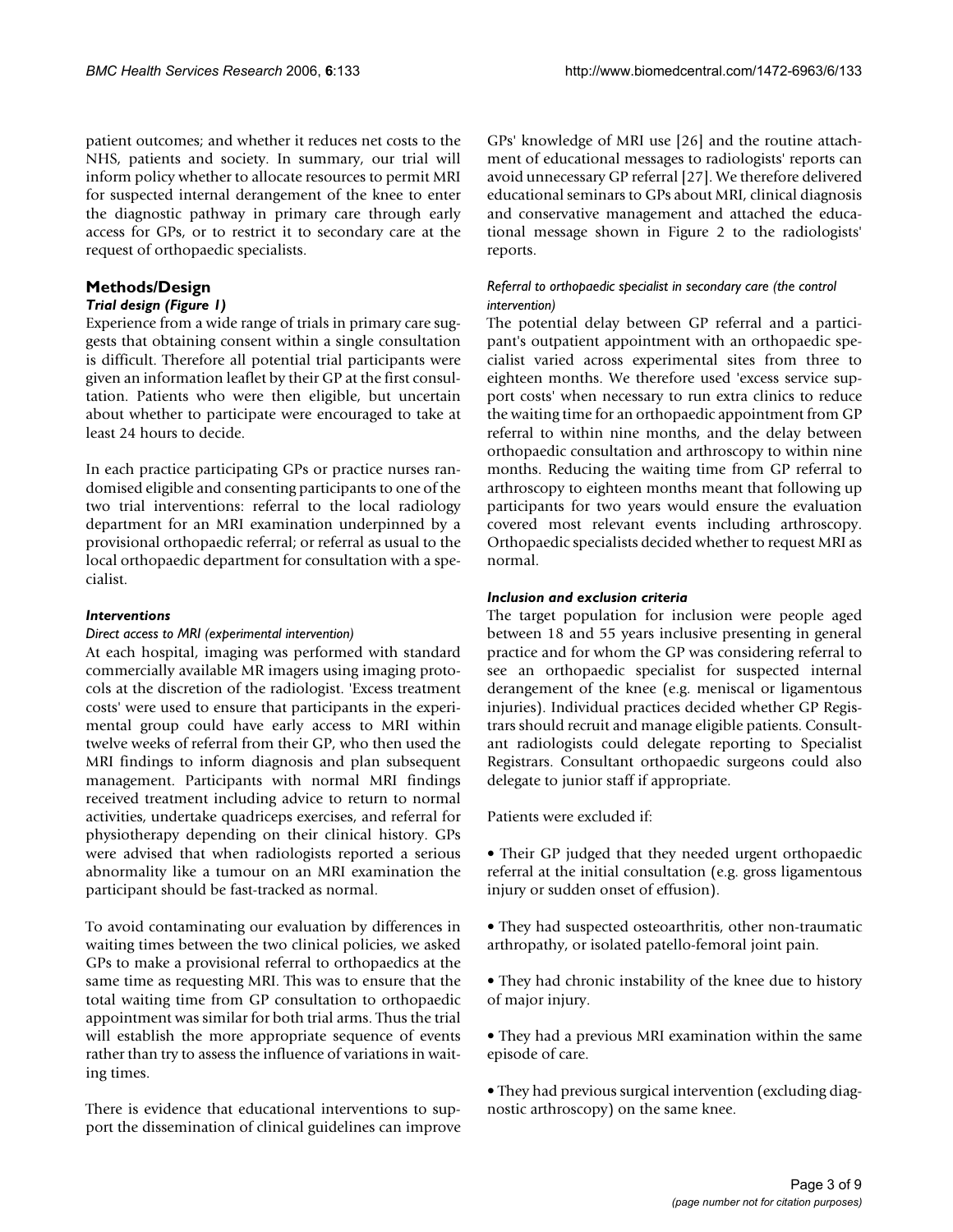## **Educational seminar**

Local clinical collaborators and co-ordinator present information to GPs:

- diagnosis of patients with knee problems and treatments available
- who would benefit from orthopaedic referral
- how to interpret MRI findings
- recruitment procedures

## **Practice-based seminar**

Local co-ordinator presents to the GPs the trial procedures including:

- eligibility criteria and informed consent
- randomisation procedures
- [the education package if GPs were unable to attend the educational seminar]



- GP gives the patient an information leaflet.
- GP assesses eligibility:
- a) If patient eligibility is confirmed then the GP explains the two alternative pathways and the trial, and obtains patient's consent; pre-randomisation forms are completed, and randomisation undertaken by telephone.
- b) If patient is not yet eligible, the GP manages him or her appropriately until an orthopaedic referral is necessary.



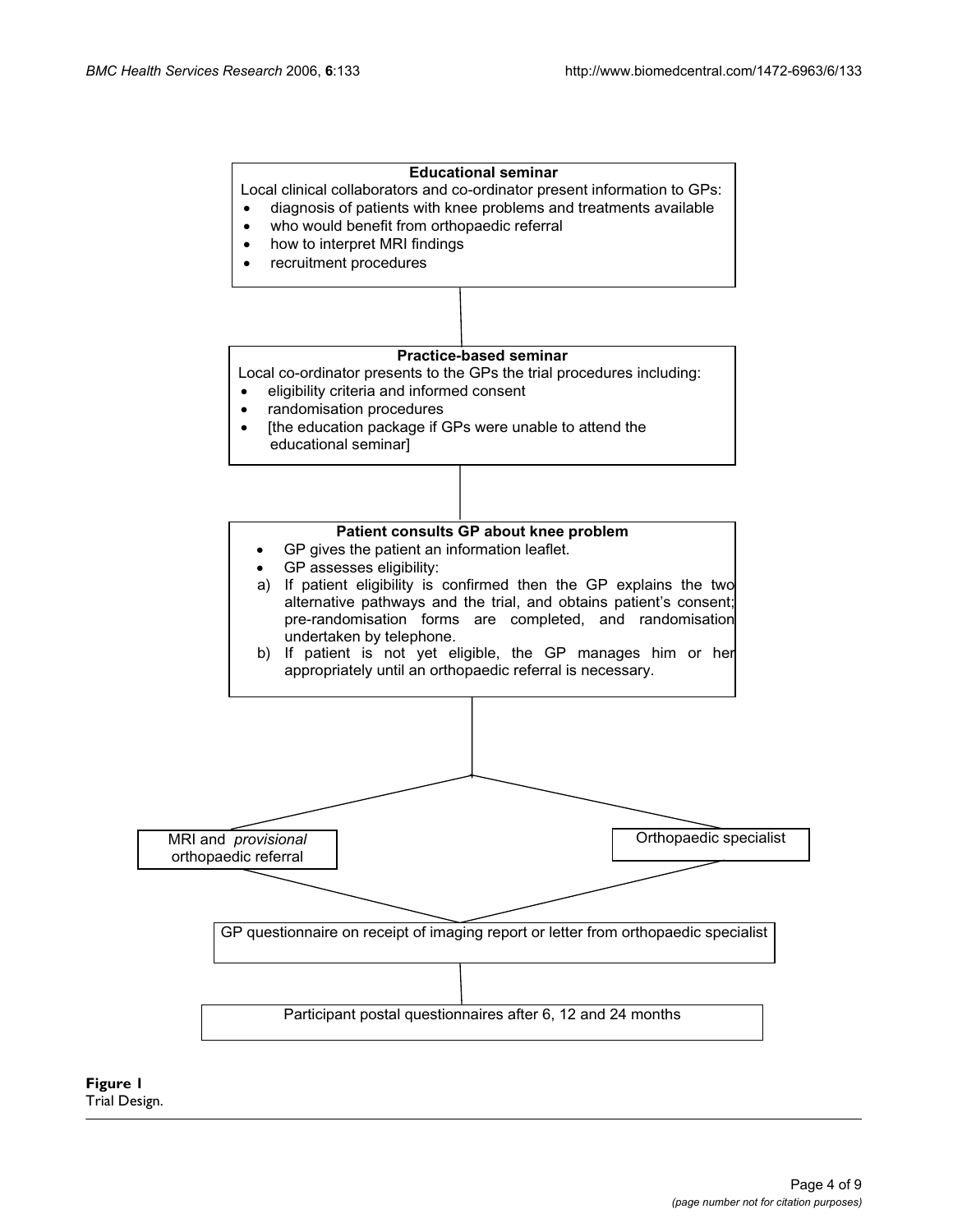The decision to proceed to orthopaedic referral or to continue with conservative treatment in primary care should be based on both the MRI *and* clinical findings. If you consider orthopaedic referral unnecessary please cancel the provisional appointment.

#### **Figure 2** Educational reminder.

metallic foreign body.

• They had contraindications to the use of MRI, for example pacemaker, intra-cranial aneurysm clips, or orbital

Figures 3 and 4 summarise the guidance given to GPs to differentiate between osteoarthritis and internal derangement of the knee and how physiotherapy might be useful before referral to an orthopaedic specialist.

## *Recruitment and allocation to interventions*

The trial was based in sites across North Wales, North East Scotland, and Yorkshire – areas covering urban, mixed and rural settings and a broad socio-economic spectrum. The total population of these geographical areas is around two million people registered in over six hundred general practices.

There is evidence that a multi-faceted strategy including education, financial compensation and regular contact is effective for recruiting GPs and patients [28]. Therefore when practices were approached to participate in the trial we offered GPs the opportunity to attend seminars to learn about and discuss the trial and the choice of receiving payment or postgraduate education accreditation. The seminars were held at places and times most convenient for GPs. We also visited the practices of GPs unable to attend the seminars and contacted others by telephone. To cover expenses each participating practice received payments for committing themselves to the trial, recruiting participants, and for completing all relevant documentation. During recruitment we updated participating practices through a newsletter, and maintained regular contact by telephone and email. Posters were designed to alert patients with knee problems about the study whilst waiting for their appointment in general practice. We publicised the trial through primary care newsletters, articles in local newspapers, the trial website, and leaflets and posters in local Accident & Emergency and Physiotherapy Departments, pharmacies and sports centres. We also asked hospitals to ensure that patient contact with MRI or Orthopaedic Departments triggered referring GPs from participating practices to consider recruiting a patient into the trial if they had not already done so.

## *Ethical approval*

The trial protocol was designed to comply with the Declaration of Helsinki as adopted by the World Medical Association. Northern and Yorkshire Multi-Centre Research

x More likely in *older* patients, although not exclusively Pain: At rest -- dull aching pain "like toothache" *On activity* -- increases with walking x *On examination*: Deformity -- bowed, knock-kneed or fixed flexion Crepitus on flexion or extension When there is suspicion that both conditions coexist, initial referral to an orthopaedic opinion is preferable to MRI so the patient would not be eligible for DAMASK.

Distinctive features of oste **Figure 3** oarthritis rather than internal derangement of the knee

Distinctive features of osteoarthritis rather than internal derangement of the knee.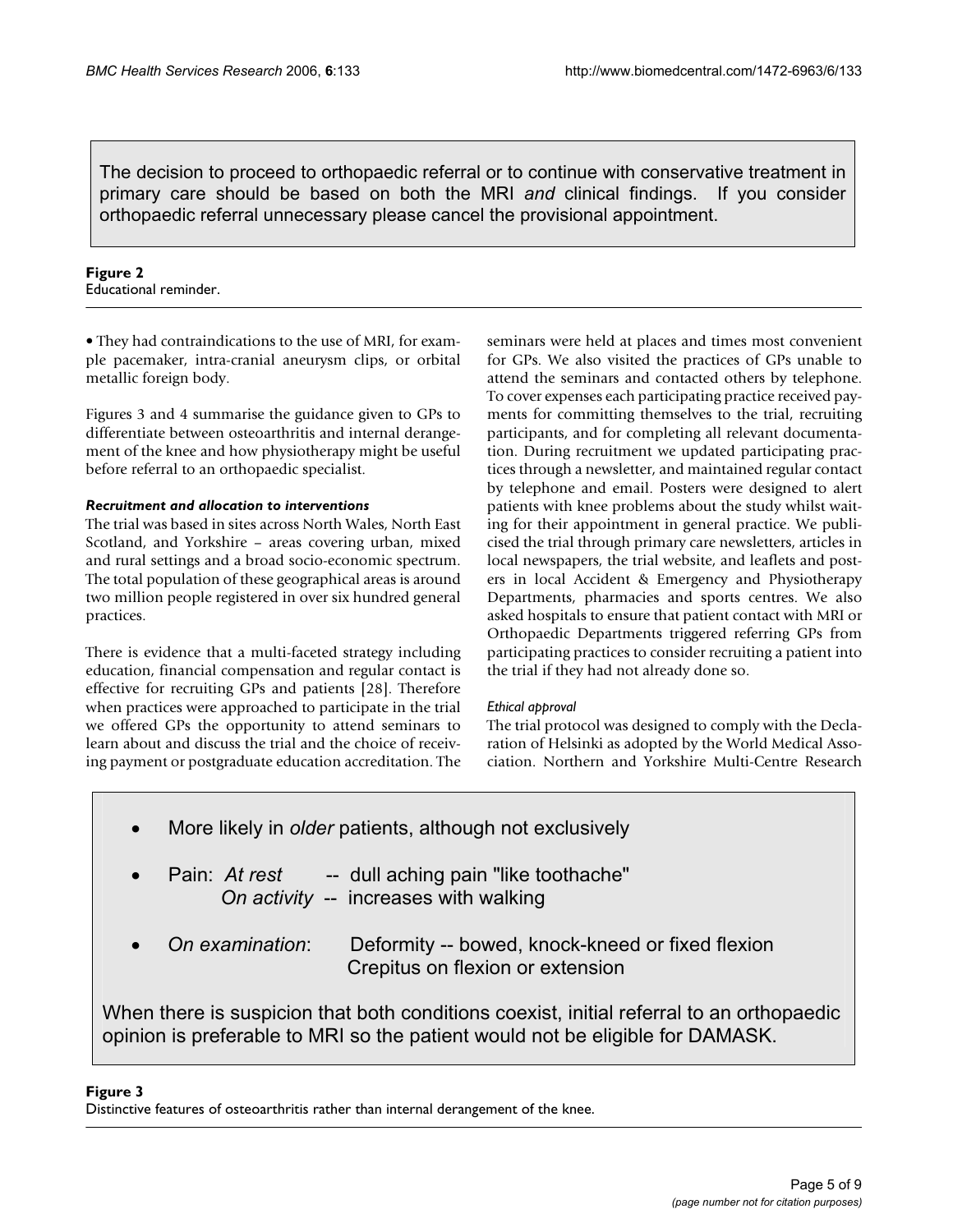*Referral to physiotherapy should be helpful in the following situations*:

- In the acute phase early physiotherapy can relieve pain and effusion, and assist diagnosis of underlying pathology.
- After acute knee injury, physiotherapy can assist pain relief, improve range of movement, reduce effusion and improve strength, gait and overall function.
- Physiotherapy can be used to treat sub acute symptoms if early GP management has failed.

## *Exclusions to physiotherapy*:

- Acute locked knee
- Gross ligamentous instability
- Severe effusion requiring aspiration

If physiotherapy is ineffective then refer patients to orthopaedic specialist.

## **Figure 4**

Reasons to refer for physiotherapy.

Ethics Committee approved the protocol (reference number MREC/1/3/59).

## *Obtaining consent*

When patients consulted their GP with a knee problem, the GP provided the patient with the information leaflet, unless there was any obvious reason for exclusion. Practices that collected computerised data on consultations were also asked to identify and send leaflets to patients not previously identified at the time of their initial consultation who might still be eligible. Patients who were eligible and agreed to consent were asked by their GP to complete the baseline questionnaire.

## *Randomisation*

When a participant completed the baseline questionnaire a designated member of the practice phoned the remote randomisation service at the University of York Trials Unit for the random allocation. They then informed the participant of their allocation and the GP made the appropriate referrals. As the trial was pragmatic in design, so as to reflect the consequences of routine GP access to MRI, blinding of participants or professionals to treatment allocation was not appropriate.

The randomisation service ensured immediate and unbiased allocation of individual participants between the two arms of the trial. The service recorded information to identify all participants and their eligibility. There is evidence of substantial inter-observer variability in radiologist reporting of MRI of the knee [29]; there is also evidence that practice list size [30] and distance from general practice to MRI centre [31] influence referral for MRI. We therefore stratified the randomisation procedure by experimental site, median distance from practice to hospital, and median number of partners in practices as a proxy for practice list size. Within strata a block allocation sequence was used; permuted random blocks of size 2 or 4 were randomly selected to generate the allocation sequence.

When the trial began we recruited participants from practices in Hull and East Yorkshire, York and North Yorkshire, Grampian and North Wales. Delays, for example in the approval of NHS costs from North Wales, led us to extend this invitation to practices to participate in Lothian, Bradford, Rotherham, Sheffield and Tayside. We modified the randomisation procedure for practices from these sites to reduce administration and expedite recruitment. The new procedure required the GP to establish eligibility, obtain consent, make the orthopaedic referral, and provide the participant with the baseline questionnaire and contact details form. The participant posted completed forms to York where the Trial Secretary entered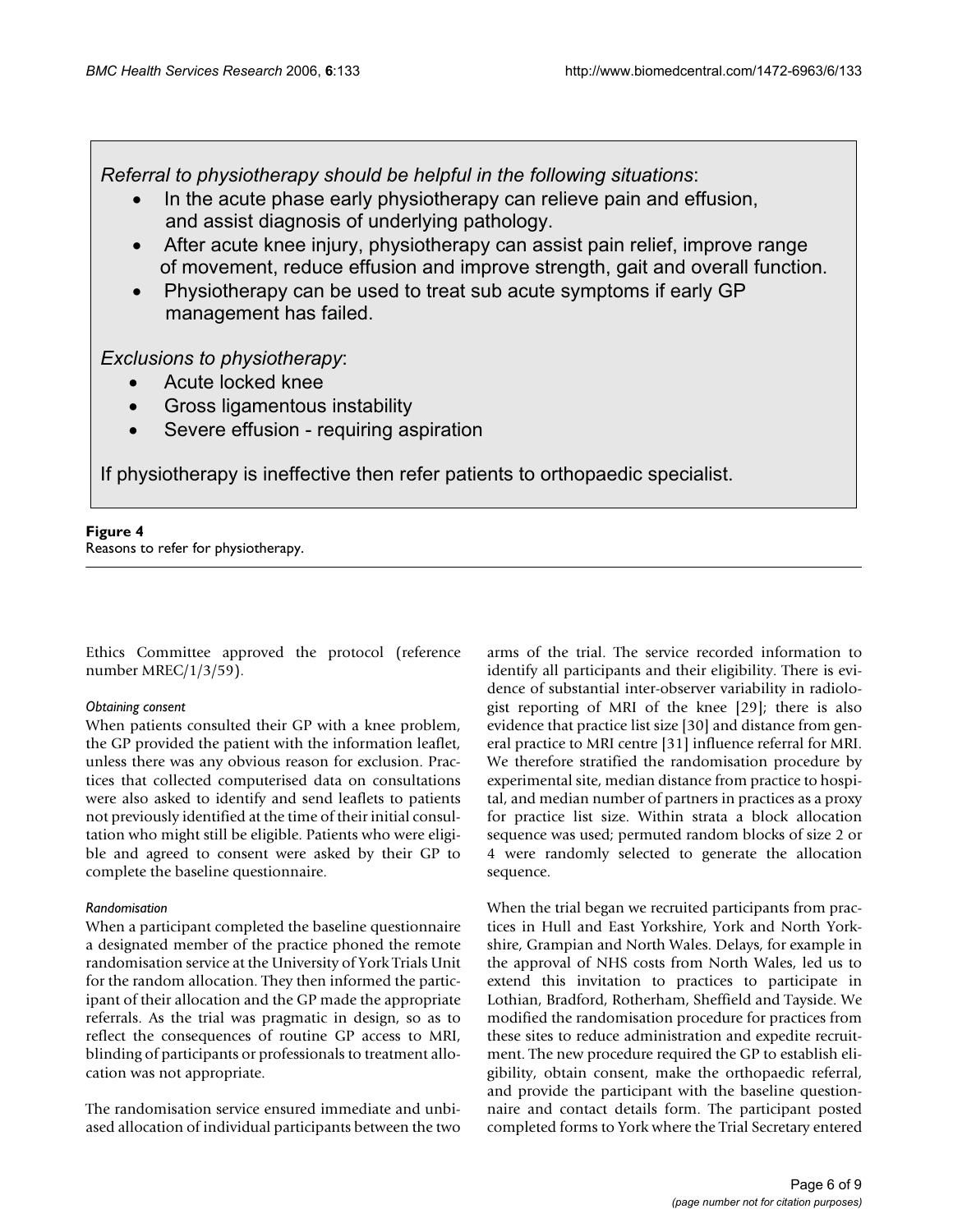the data into the randomisation database, performed the randomisation, and posted the results of the allocation to the GP and the participant.

## *Stopping rules*

Participants referred to orthopaedic departments were at no greater risk than in normal clinical practice. MRI of the knee has no serious side-effects providing the known contraindications are avoided, which is routine practice in Radiology departments. A very small percentage of patients find lying in the scanner space unpleasant [32]. As this is thus a pragmatic trial with very little risk to participants, interim analyses were unnecessary.

## *Outcome measures*

Participants completed a baseline questionnaire after giving informed consent but before randomisation. The main outcome measures were self-assessed questionnaires asking about participants' knee-related health, general health, and demographic characteristics. Participants received similar questionnaires by post six, twelve, and 24 months after random allocation. Existing evidence about effective follow-up strategies enabled us to maximise the effective sample size and reduce bias [33]. At six months follow-up this included a reminder by post after two and four weeks and by telephone after six weeks if necessary. At twelve and 24 months this strategy was supplemented with a two week pre-notification letter enclosing £5. This money was given whether or not participants completed questionnaires to cover expenses incurred in doing so. At the final reminder six weeks after the 24 month follow up, participants who had not returned the questionnaire could choose to complete an abridged questionnaire by telephone. This comprised the EQ-5D and five questions from the knee-specific instrument that explained most of the variation in participants' responses.

## *Health outcomes*

In the absence of an appropriate patient-assessed health instrument specific to the knee with satisfactory evidence for reliability, validity, and responsiveness [34], we developed our own instrument. We complemented this instrument with two generic measures useful for identifying unexpected effects of interventions and for economic evaluation. The Short Form 36-item (SF-36) health survey is a popular health profile that has been validated for use in the NHS [35]. The EQ-5D generates a single index for valuing health states and is therefore suitable for cost-utility analysis [36]. Both measures are responsive to changes in the health of patients referred for MRI of the knee [37].

## *Health economic outcomes*

Musculoskeletal problems and associated disabilities generate high costs – in health care (both within and outwith the NHS), social security, and lost production [38]. A broad economic evaluation is essential to inform commissioning and service decisions about the most efficient policy for managing patients with continuing knee problems.

To estimate the incremental costs of each policy the economic evaluation takes the perspective of both the NHS and society. When we have completed the prospective collection of data from participants, practices and hospitals on NHS resources consumed we shall use these data to estimate both the quantity of resources consumed and complement this with the unit cost of each resource. Unit cost data will be derived from reliable published sources [39], the Department of Health Central cost estimates, and from manufacturers.

Thus the data available for economic analysis are patientspecific resource use and costs. Given the skewness inherent in most cost data and the focus of analysis on mean costs, we shall use bootstrapping to estimate confidence intervals around the difference in mean costs [40,41]. The base-case analysis will consider the costs and consequences of direct access to MRI, reporting disaggregated data on incremental costs and on the broad range of consequences. The base-case analysis will consider both the NHS perspective and a broader societal view where patient costs and productivity issues will additionally be incorporated. If one intervention clearly dominates the other in both costs and consequences, then analysis will be essentially complete. If there is no such dominance, however, we shall use both cost-effectiveness (focusing on cost per change in knee specific score) and cost-utility analyses (focusing on cost per quality-adjusted life year (QALY) gained), as estimated from the EQ-5D instrument. Results will be presented using cost-effectiveness acceptability curves to reflect sampling variation and uncertainty in the threshold value of a QALY. We shall also use simple and probabilistic sensitivity analyses to explore whether these results are robust to plausible variations in key assumptions (e.g. average appointment times) and variations in analytical methods, and to consider the generalisability of the results.

## *Referral process*

To measure 'diagnostic and therapeutic impact' of direct access to MRI, we asked GPs to complete a pre-randomisation questionnaire that recorded their diagnosis, management plans and confidence therein [42]. We asked them to complete a similar questionnaire on receipt of the imaging report or orthopaedic specialist letter. We also record the patient waiting times from randomisation to MRI, orthopaedic consultation, and arthroscopy. Adherence to the referral process is one of the outcomes of interest rather than a factor that may jeopardise interpretation of the findings.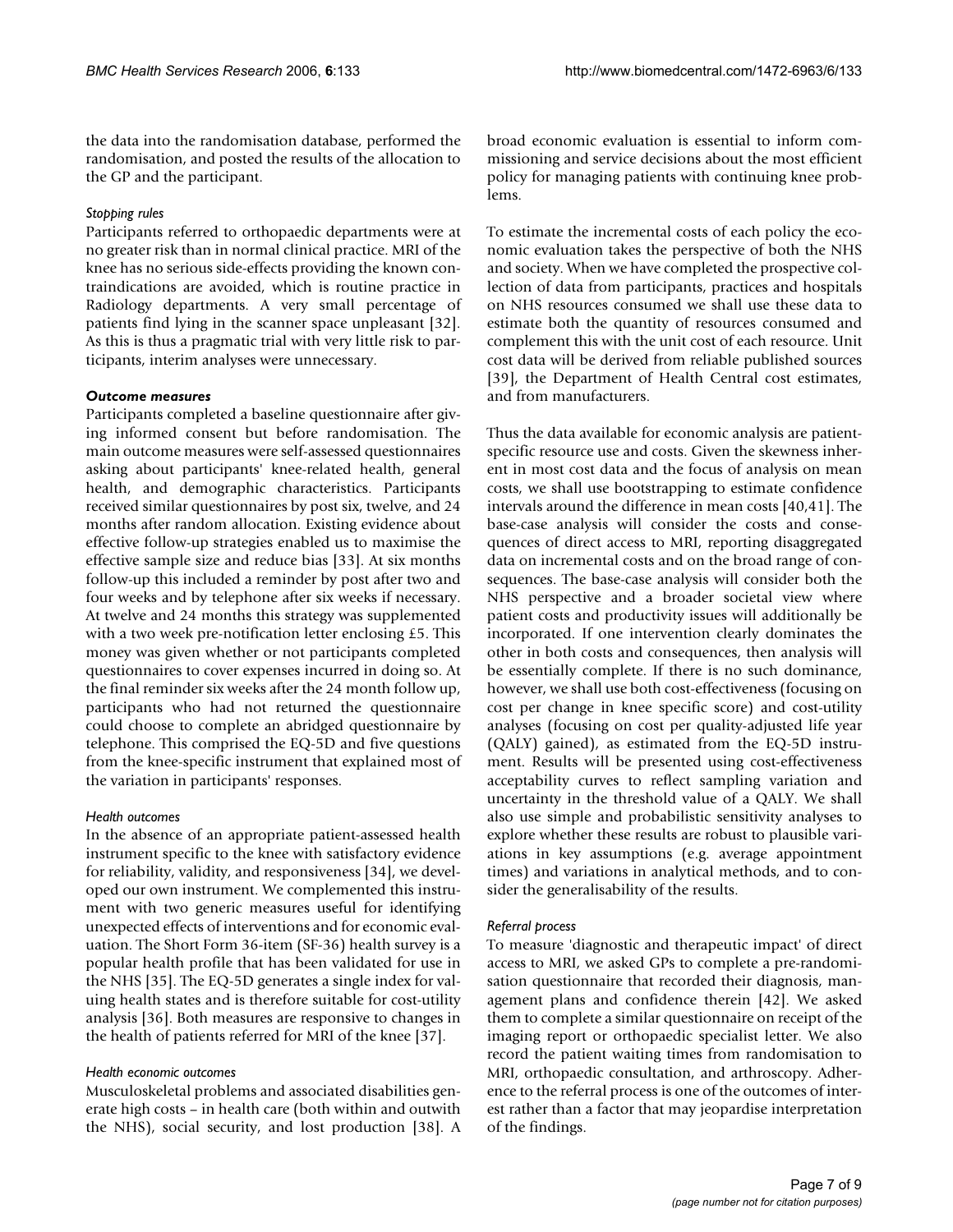#### *Sample size*

A similar group of patients followed up six months after referral for MRI of the knee had a mean of 64 and standard deviation (SD) of 25 on the physical functioning subscale of the SF-36 [37]. Hence a trial that followed up 434 participants (217 direct access and 217 controls) would have 80% power using a 5% significance level to identify a standardised difference of 0.27, equivalent to 6.75 points on the SF-36 physical sub-scale or an analogous difference on the proposed knee-specific instrument. We judge that a standardised difference of 0.27 in either of these measures should be clinically important. As we estimated that we could achieve 85% response rates to postal questionnaires, we aimed to recruit 500 participants in all.

#### *Statistical analyses*

The primary outcome measures are the physical functioning sub-scale of the SF-36 and the knee-specific instrument. The trial is pragmatic in design and therefore the primary analysis will be 'by intention to treat' in that all participants properly randomised will be included in the analysis even if they do not receive the intervention they were allocated to receive. A secondary analysis will be limited to participants who received the treatment to which they were randomised.

Data were collected at four time points: baseline, six, twelve, and 24 months. We shall use PROC, the mixed model procedure in the Statistical Analysis System (SAS), to analyse the data from all four time points within a single model and to adjust for experimental site. This model is robust to data missing at random and can also take the covariance structure of the data into account [43]. We shall check that the data fulfil the assumptions of the mixed model. If the data are not missing at random we shall seek an alternative analytical method providing a better fit. We shall treat missing items within individual outcome measures according to the instructions for that measure. For each outcome measure we shall calculate the number of non-responders and compare the proportion and type of non-response in each group at each time point. We shall also check that the model is a good fit and transform the data if necessary to improve fit.

The secondary outcome measures are the other seven subscales of the SF-36, the EQ-5D itself, the number of days patients take off work for their knee problems, and the number of days they are prevented from doing normal activities by their knee problems. The EQ-5D and the other seven subscales of the SF-36 will be analysed the same way as the primary outcome measures. As the number of days off work or normal activities is likely to follow a skewed distribution we shall transform the data and present the median and inter-quartile ranges for these times.

Secondary analysis of the primary outcome measures will be performed to adjust for the variation in waiting times between GP referral and access to MRI or orthopaedic specialist. Further analyses will test whether variables such as age and sex affect patient outcome, and to compare findings between different types of knee injuries (e.g. meniscal or ligamentous). As this analysis will not have the same power as the trial as a whole it will generate hypothesis rather than test them definitively.

## **Discussion**

We have designed the DAMASK trial to evaluate the role of MRI within primary care and contribute to improved communication and evidence-based partnerships between primary and secondary care professionals.

## **Competing interests**

The author(s) declare that they have no competing interests.

## **Authors' contributions**

SDB, SB, FJG, HH, DK, ITR, MR and CW were responsible for the research question and conception of the study. SDB, SB, MR, CA, SC, HC, BC, FF, AG, MGG, MH, KH, VM, JO, DT and VW participated in the implementation of the study protocol. SDB, MGG and MH co-ordinated the whole trial. SB was responsible for writing this manuscript. All authors read, commented on, and approved the final manuscript.

## **Acknowledgements**

*Funding:* Research Costs – Medical Research Council; excess treatment and service support costs – National Health Service in England, Scotland, and Wales.

*Sponsor:* University of York.

*Trial Steering Committee:* Owen Dempsey, Adrian Dixon (chair), Fred Heatley, Paul Little, Donald Videlo.

#### **References**

- 1. Office of Population Censuses & Surveys: *Morbidity statistics from general practice: fourth national study 1991–92. London* 1995.
- 2. Mackenzie R, Dixon AK, Keene GS, Hollingworth W, Lomas DJ, Villar RN: **[MRI of the knee: assessment of effectiveness.](http://www.ncbi.nlm.nih.gov/entrez/query.fcgi?cmd=Retrieve&db=PubMed&dopt=Abstract&list_uids=8617035)** *Clin Radiol* 1996, **51:**245-250.
- 3. Mackenzie R, Logan BM, Shah NJ, Keene GS, Dixon AK: **[Direct ana](http://www.ncbi.nlm.nih.gov/entrez/query.fcgi?cmd=Retrieve&db=PubMed&dopt=Abstract&list_uids=7940083)[tomical-MRI correlation: the knee.](http://www.ncbi.nlm.nih.gov/entrez/query.fcgi?cmd=Retrieve&db=PubMed&dopt=Abstract&list_uids=7940083)** *Surg Radiol Anat* 1994, **16:**183-192.
- 4. Fisher SP, Fox JM, Del Pizzo W, Friedman MJ, Snyder SJ, Ferkel RD: **Accuracy of diagnosis from magnetic resonance imaging of the knee: a multi centre analysis of one thousand and fourteen patients.** *J Bone Joint Surg* 1991, **73A:**2-10.
- 5. Quinn SF, Brown TF: **[Meniscal tears diagnosed with MR imag](http://www.ncbi.nlm.nih.gov/entrez/query.fcgi?cmd=Retrieve&db=PubMed&dopt=Abstract&list_uids=1947108)[ing versus arthroscopy: how reliable a standard is arthros](http://www.ncbi.nlm.nih.gov/entrez/query.fcgi?cmd=Retrieve&db=PubMed&dopt=Abstract&list_uids=1947108)[copy?](http://www.ncbi.nlm.nih.gov/entrez/query.fcgi?cmd=Retrieve&db=PubMed&dopt=Abstract&list_uids=1947108)** *Radiology* 1991, **181:**843-847.
- 6. Heron CW, Calvert PT: **[Three-dimensional gradient echo MR](http://www.ncbi.nlm.nih.gov/entrez/query.fcgi?cmd=Retrieve&db=PubMed&dopt=Abstract&list_uids=1584944) [imaging of the knee: comparison with arthroscopy in 100](http://www.ncbi.nlm.nih.gov/entrez/query.fcgi?cmd=Retrieve&db=PubMed&dopt=Abstract&list_uids=1584944) [patients.](http://www.ncbi.nlm.nih.gov/entrez/query.fcgi?cmd=Retrieve&db=PubMed&dopt=Abstract&list_uids=1584944)** *Radiology* 1992, **183:**839-844.
- 7. Southgate J, Thomas N: **MRI should be used selectively (letter).** *BMJ* 1995, **312:**849.